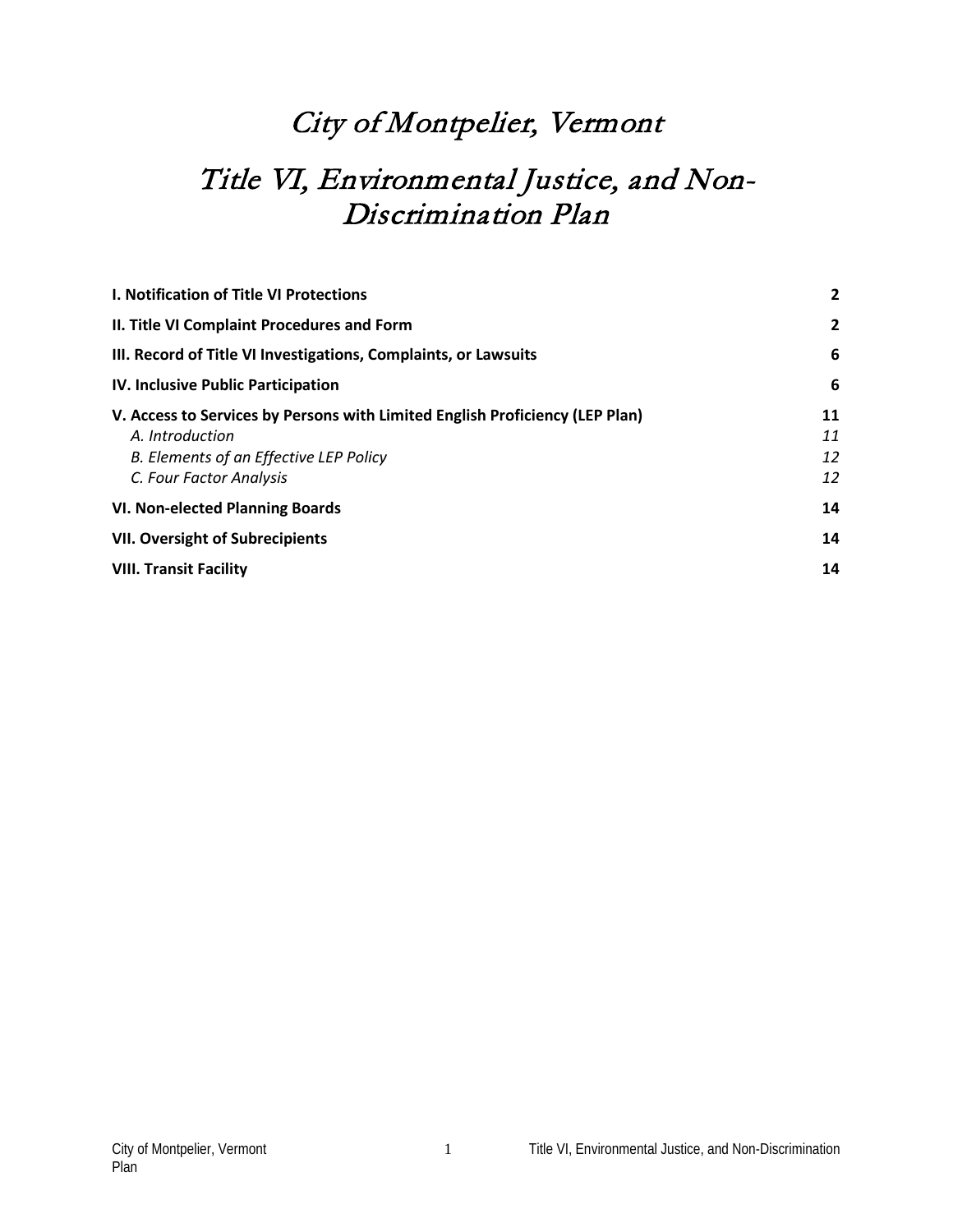# **I. Notification of Title VI Protections**

The City of Montpelier has established the following notice to the public regarding Title VI protections:

# **NOTIFICATION OF YOUR CIVIL RIGHTS**

The City of Montpelier operates its programs and services without regard to race, color, and national origin as stipulated in Title VI of the Civil Rights Act of 1964. If you feel you have been discriminated against based on your race, color, or national origin, you may file a complaint with the City of Montpelier by calling 802-223-9502 or by calling the Vermont Agency of Transportation, Office of Civil Rights at 802-828-5858 and stating that you would like to make a Title VI complaint. If you would like more information about your Title VI rights, please visit [http://vtranscivilrights.vermont.gov](http://vtranscivilrights.vermont.gov/) or call (802) 828-5561.

This notice is included in the City's website at the following URL: [https://www.montpelier](https://www.montpelier-vt.org/889/Disadvantaged-Business-Enterprise-Progra)[vt.org/889/Disadvantaged-Business-Enterprise-Progra](https://www.montpelier-vt.org/889/Disadvantaged-Business-Enterprise-Progra) The notice is also posted in two prominent locations at City Hall: in the City Clerk's office and in the City Manager's office. Once the proposed intermodal transit facility is built, the notice will also be posted there.

# **II. Title VI Complaint Procedures and Form**

Any person who believes that she or he has been excluded from participation in, denied benefits or services of any program or activity administered by City of Montpelier or its sub-recipients, consultants, and contractors on the basis of race, color, national origin (including Limited English Proficiency), sex, age, or disability may bring forth a complaint of discrimination under Title VI/EJ and related statutes. The procedures for filing such a complaint are described below.

The City Manager has overall responsibility for these discrimination complaint procedures. Any City of Montpelier employees who receive a verbal or written Title VI complaint must contact the City Manager immediately. The City Manager may, at her/his discretion, assign a person within City government to investigate the complaint. The designated investigator will conduct an impartial and objective investigation, collect factual information and prepare a fact-finding report based upon the information obtained from the investigation.

Complaints must be in writing, and must be signed by the complainant and/or the complainant's representative. In cases where the complainant is incapable of providing a written statement, the complainant will be assisted in converting the verbal complaint into a written complaint. All complaints, however, must be signed by the complainant or by the complainant's representative.

The complaint must set forth as fully as possible the facts and circumstances surrounding the claimed discrimination. The complainant shall make him- or herself reasonably available to the designated investigator, to ensure completion of the investigation.

Complaints must be filed no later than 180 days after:

o The date of the alleged act of discrimination; or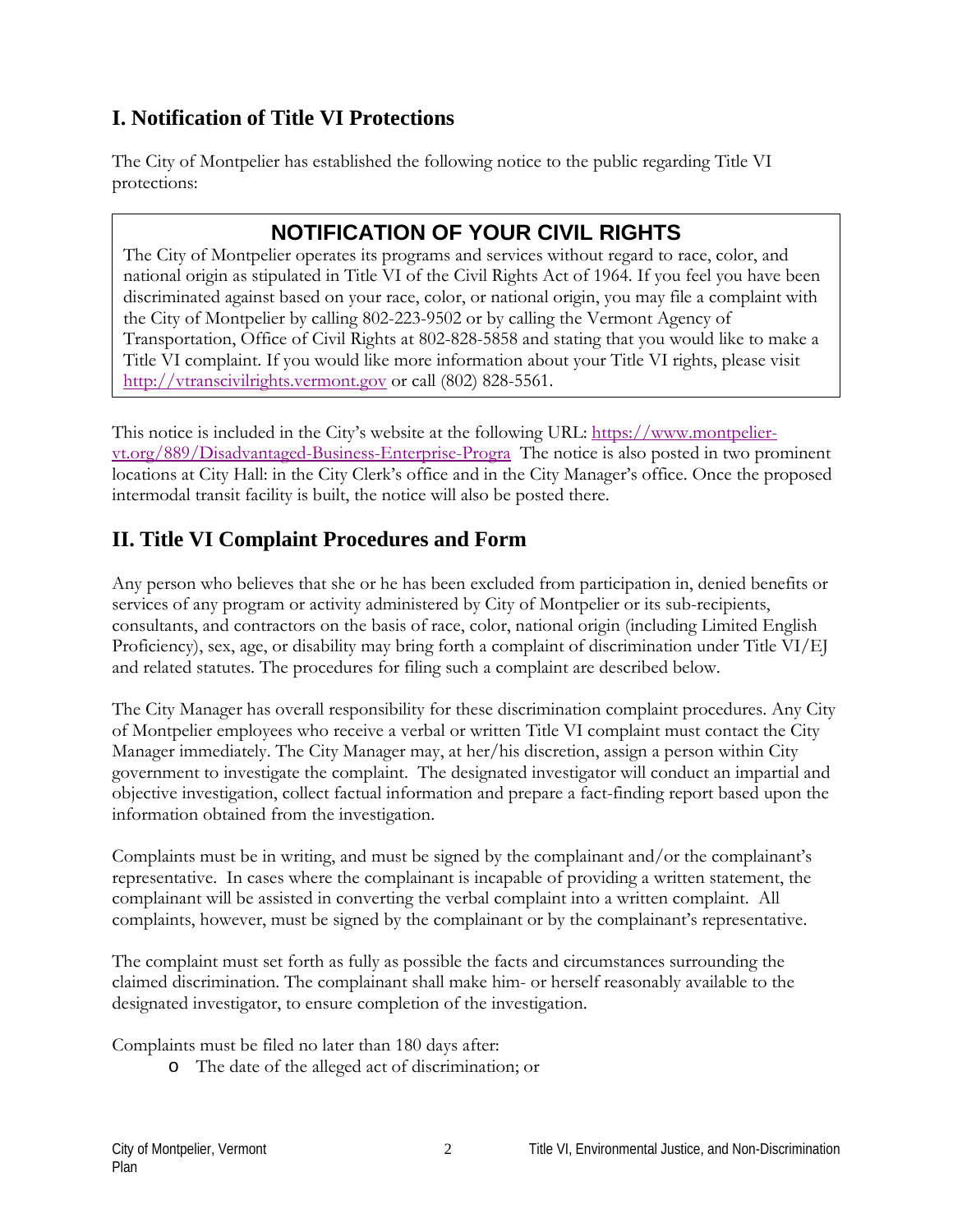- o The date the person became aware of the alleged discrimination; or
- o Where there has been a continuing course of discriminatory conduct, the date on which the conduct was discontinued.

Use of the Complaint Form is not required for the complainant. Rather, it is intended to help the complainant provide enough information to begin processing the complaint.

The complaint shall be investigated, unless:

- o The complaint is withdrawn;
- o The complainant fails to provide required information;
- o The complaint is filed beyond the 180-day timeframe;
- o The complainant is not part of a protected group; or
- o The complaint is determined to be more appropriately reviewed under a jurisdiction other than City of Montpelier. If this is the case, the complainant will be directed to the appropriate agency.

Upon determination that the complaint warrants a City of Montpelier investigation, the complainant is sent a letter, acknowledging receipt of the complaint, and giving the name of the investigator. The respondent – the person alleged to have committed the discrimination -- is notified by mail that s/he has been named in a complaint. The letter also includes the investigator's name and informs the respondent that s/he will be contacted for an interview. The complaint will be logged in a database that allows for the tracking of complaint details and outcomes of the investigation.

The investigator shall prepare a written plan, which includes, but is not limited to the following:

- o Names of the complainant(s) and respondent(s);
- o Basis for the complaint;
- o Issues, events or circumstances that caused the person to believe that s/he has been discriminated against;
- o Information needed to address the issue;
- o Criteria, sources necessary to obtain the information;
- o Identification of key people;
- o Estimated investigation time line;
- o Remedy sought by the complainant(s).

The investigation will address only those issues relevant to the allegations in the complaint. Confidentiality will be maintained as much as possible. Interviews will be conducted to obtain facts and evidence regarding the allegations in the complaint. The investigator will ask questions to elicit information about aspects of the case. A chronological contact sheet will be maintained in the case file throughout the investigation.

Within 40 days of receiving the complaint, the investigator will prepare an investigative report and submit the report and supporting documentation to the City Manager or her/his designee, for review. The City Manager or designee will review the file and investigative report and make a final determination of "probable cause" or "no probable cause" and prepare the final decision letter. If the respondent is found to be in noncompliance with Title VI, remedial actions will be determined.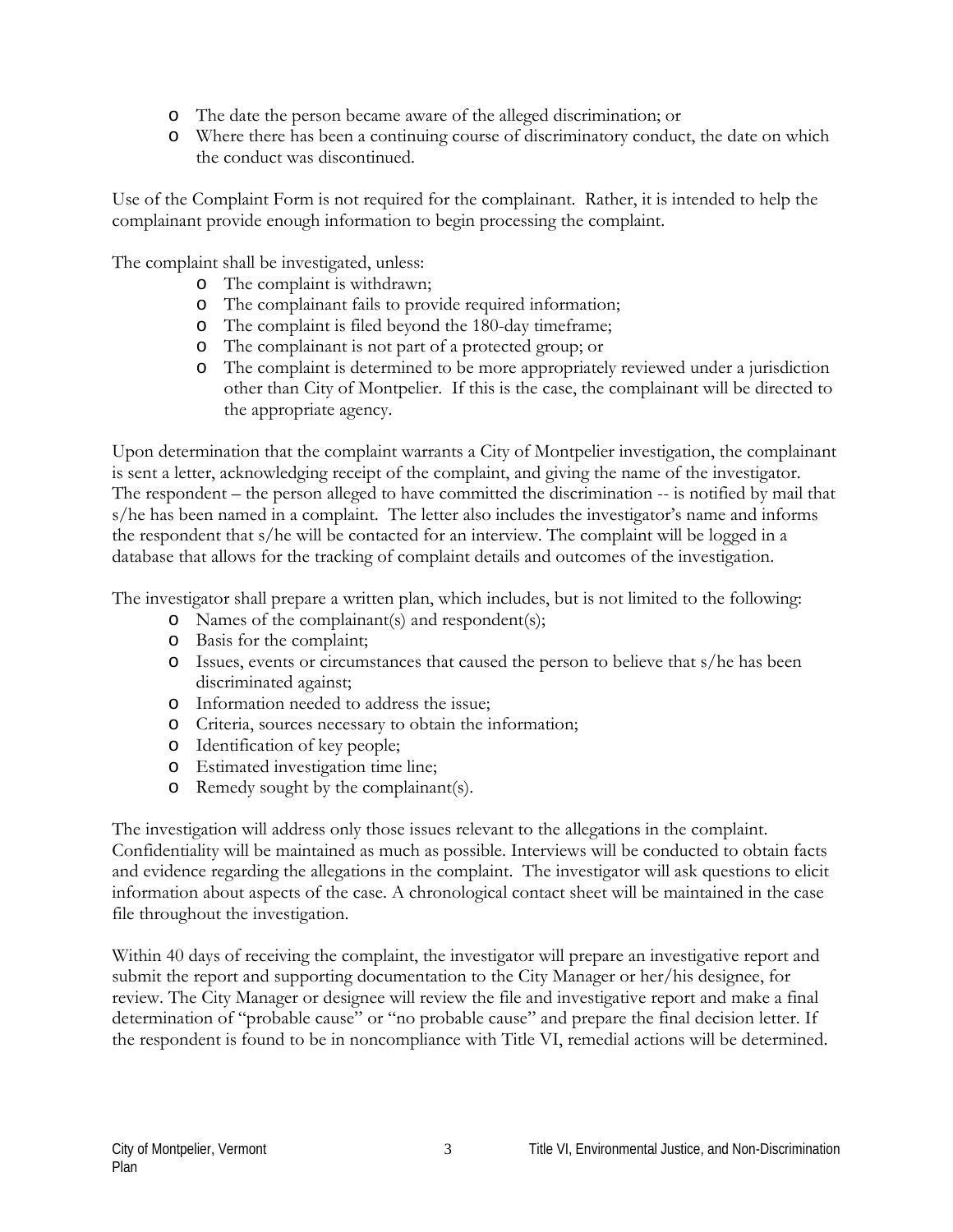A copy of the complaint, together with a copy of the investigation report and the City Manager's final decision letter is forwarded to the appropriate agency within 60 days of the date the complaint was received. All records and investigative working files will be maintained in a confidential area. Records will be kept for three years.

If the complainant is dissatisfied with the determination and/or resolution set forth by the City, the same complaint may be submitted to VTrans for investigation. The complainant may seek further recourse from the Federal Transit Administration, if necessary.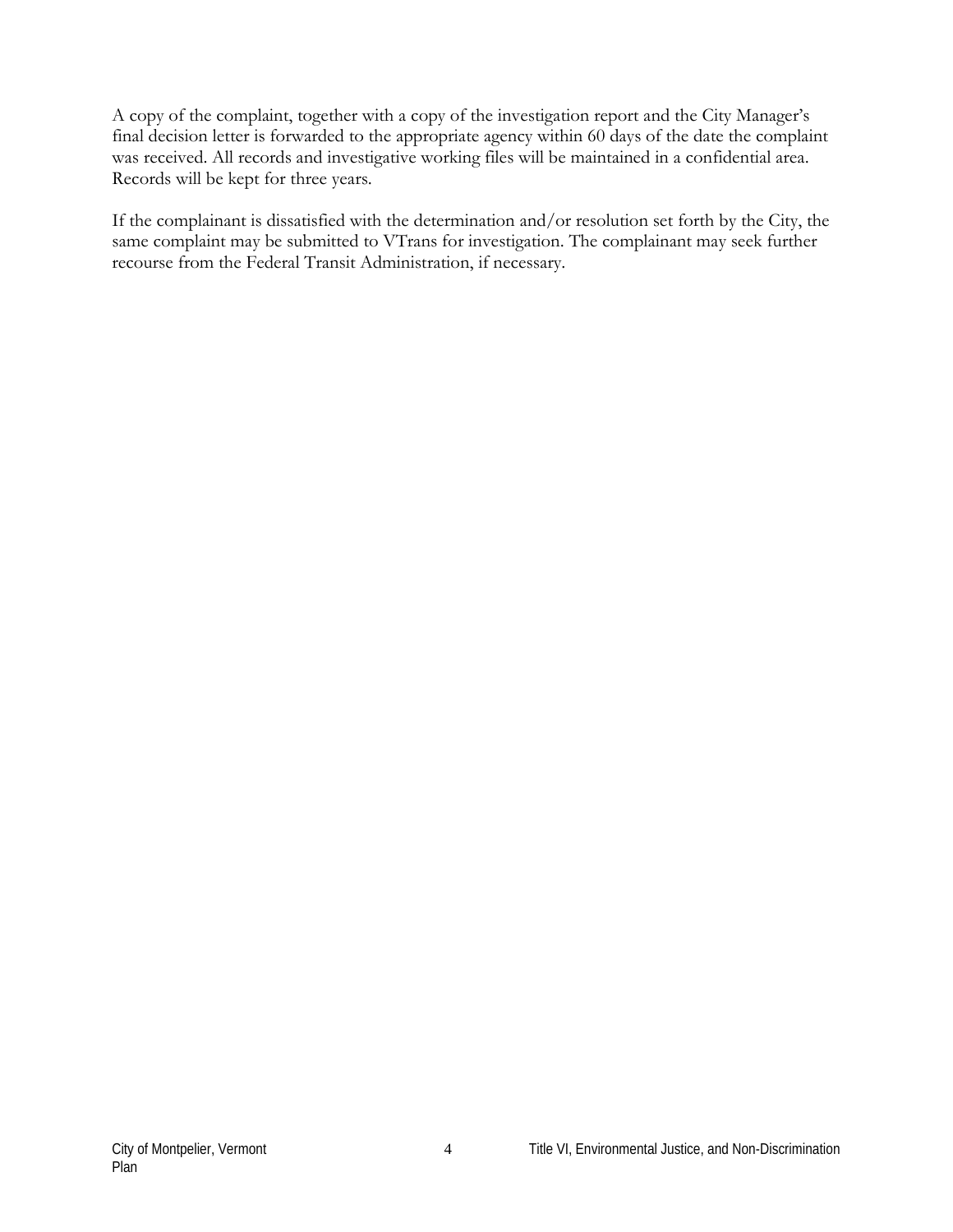| 1. |                                                                                                |  |  |
|----|------------------------------------------------------------------------------------------------|--|--|
| 2. |                                                                                                |  |  |
| 3. |                                                                                                |  |  |
| 4. |                                                                                                |  |  |
| 5. |                                                                                                |  |  |
| 6. |                                                                                                |  |  |
| 7. | Please write a summary of the facts supporting your complaint (use additional pages as         |  |  |
|    |                                                                                                |  |  |
| 8. | Names of witnesses to the alleged discriminatory act: ___________________________              |  |  |
| 9. | What do you want as a remedy for the alleged discrimination?                                   |  |  |
|    |                                                                                                |  |  |
|    | Please return to: City of Montpelier<br>39 Main Street, City Hall<br>Montpelier, VT 05602-2950 |  |  |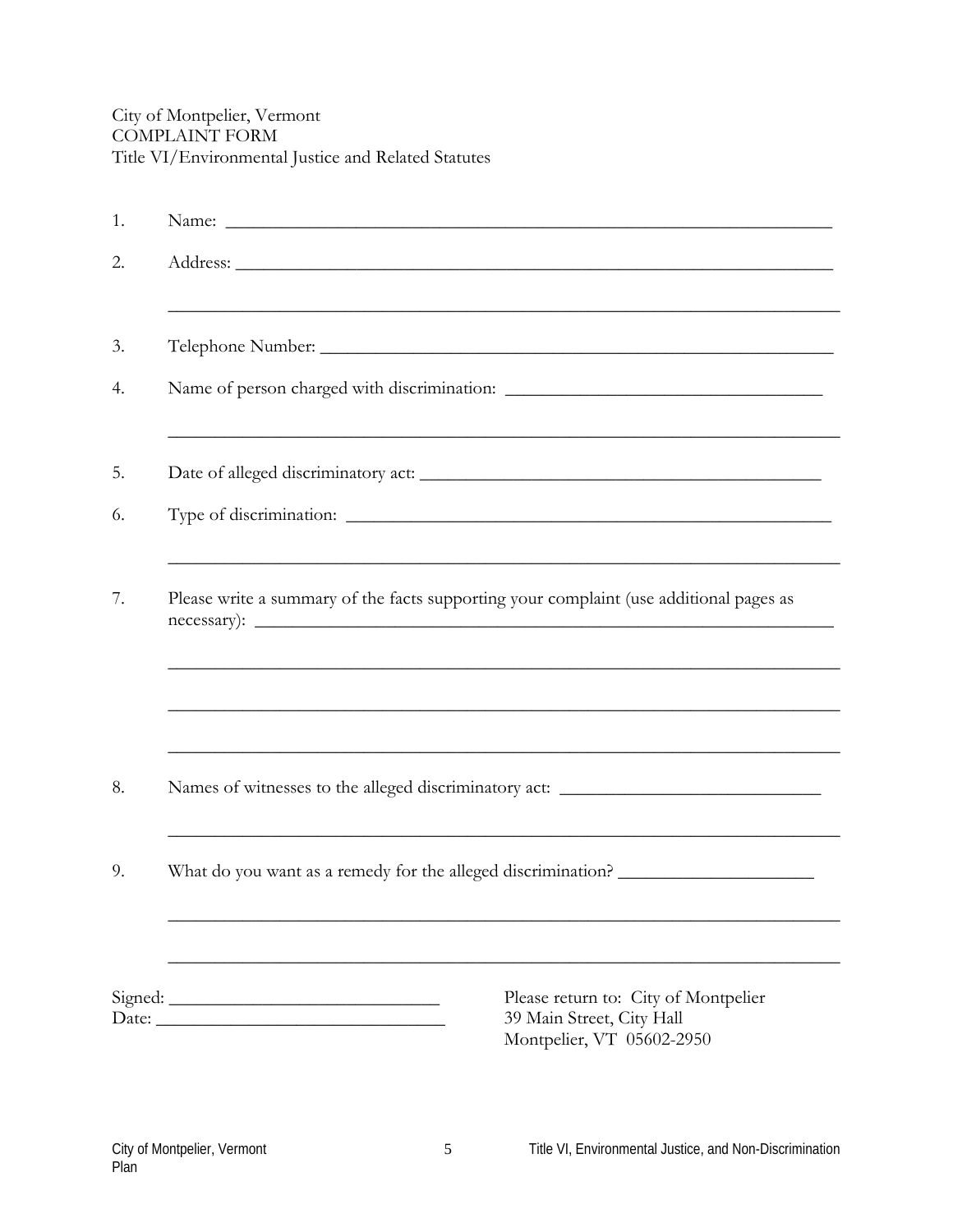# **III. Record of Title VI Investigations, Complaints, or Lawsuits**

The City of Montpelier has no active lawsuits at this time, and has received no Title VI complaints or lawsuits in the past three years.

## **IV. Inclusive Public Participation**

Public participation is an essential component of the planning process. From short-term service changes to long-range vision documents and investment strategies, input from the public about policies and services that affect them is critical to their successful implementation. The City of Montpelier conducts public outreach efforts and public hearings on planning efforts, service changes, and policy issues through its City Council or Council appointed committees.

Prior to discussing the means of engaging minority and low income communities in these activities, a brief demographic profile of Montpelier is presented in order to identify the number and concentration of minority and low-income residents. US Census data is the primary source of information for establishing minority and low-income populations in Montpelier. These statistics are from the 2016 American Community Survey, representing an average of data collected between 2012 and 2016.

| Race/Ethnicity                          | Montpelier | Washington County |
|-----------------------------------------|------------|-------------------|
| White                                   | $94.2\%$   | $96.0\%$          |
| Hispanic/Latino                         | $2.2\%$    | $1.8\%$           |
| Asian                                   | $1.1\%$    | $0.8\%$           |
| Black/African American                  | $1.9\%$    | $0.8\%$           |
| American Indian/Alaskan Native          | $0.0\%$    | $0.2\%$           |
| Native Hawaiian/Pacific Islander        | $0.0\%$    | $0.0\%$           |
| Other Race                              | $0.0\%$    | $0.1\%$           |
| Multi-Racial                            | $2.8\%$    | $2.0\%$           |
| <b>Poverty Status</b>                   |            |                   |
| Poverty Rate (Individuals)              | $11.4\%$   | $11.4\%$          |
| Poverty Rate (Families)                 | $8.7\%$    | $8.4\%$           |
| Child Poverty Rate $(< 18$ years)       | $16.2\%$   | $17.3\%$          |
| Elderly Poverty Rate $($ > 65 years $)$ | $3.3\%$    | $5.5\%$           |

It can be seen in the statistics that Montpelier and the rest of Washington County have very low concentrations of non-white residents, with African-Americans representing the largest minority group in the City, though still less than 2% of the population in both the city and the county.

Poverty is significantly more widespread with over 11% of individuals living below the federal poverty line. Child poverty is even more prevalent, though poverty among the elderly is less prevalent, especially in the city.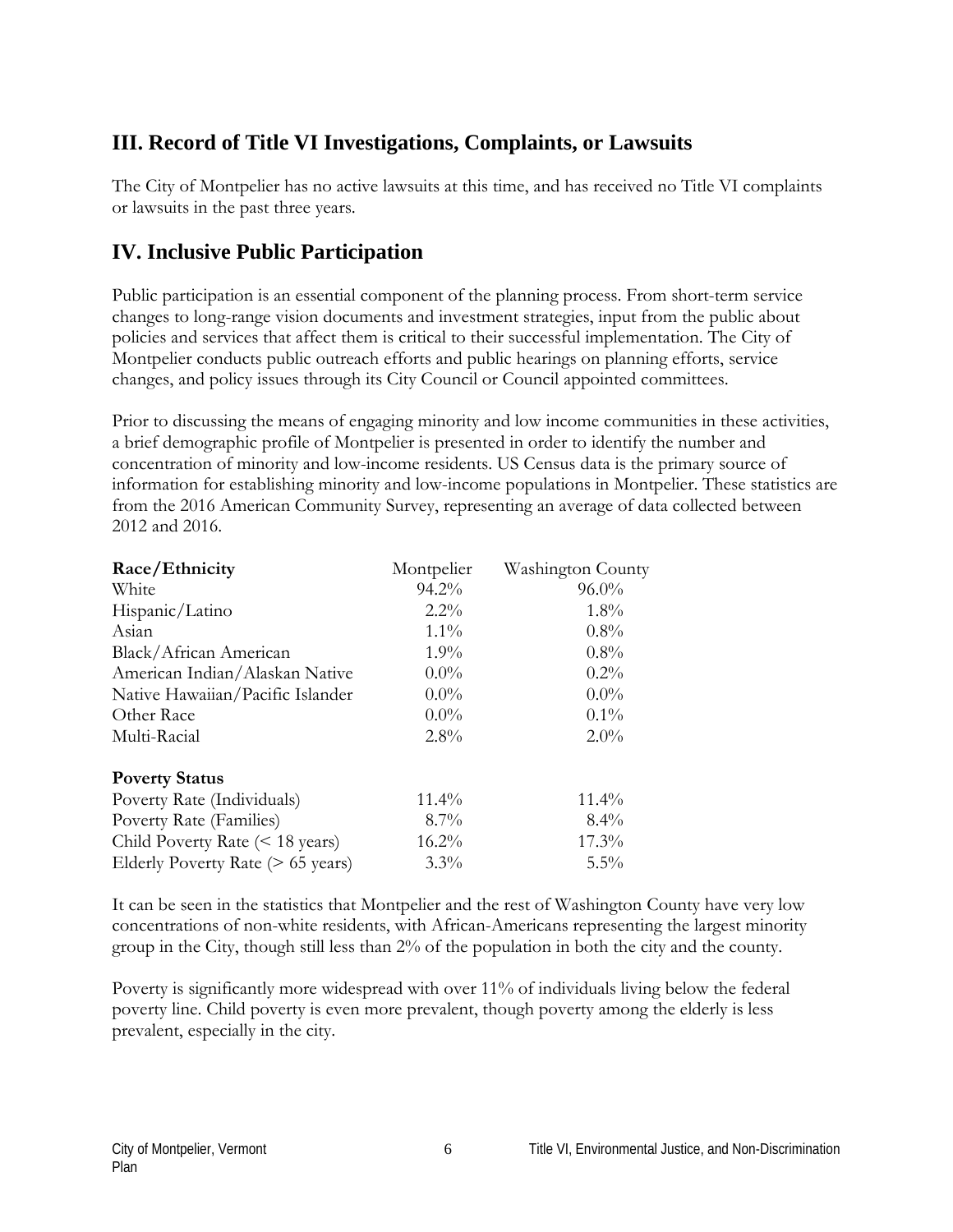As public transportation is perhaps disproportionately relevant to the daily lives of Title VI protected groups and low-income Vermonters, the City of Montpelier will ensure that groups that represent these populations are included in these outreach efforts and that representatives of these organizations are invited to participate in project steering committees. All public meetings held as part of this public involvement process will be properly noticed in accordance with the requirements of Title VI of the civil rights act of 1964 and the Vermont public meeting law (Vermont Title 1, section 310 et seq., as amended), including public announcement of all meetings at least 24 hours before the meeting. Notes are taken at all meetings so that members of the public are not required to submit written comments in order to have their opinions recorded.

The City of Montpelier maintains contact with organizations that represent the interests of lowincome, immigrant, and minority groups and notify them of upcoming public outreach activities Meeting times and locations are designed to maximize accessibility for low-income and minority groups. A mix of daytime and early evening meetings will be scheduled and access to the meeting is guaranteed.

In terms of meeting locations, the City of Montpelier, as the focus of Title VI-protected groups, will always host public meetings/hearings in compliance with Title VI regulations and the Americans with Disabilities Act. In 2018 and beyond, the City of Montpelier will take additional steps to increase the participation of Title VI protected groups in public outreach activities such as adjusting meeting times when appropriate to allow for greater participation.

Notices for public meetings will include a statement in Spanish and French noting that those translation services languages are available upon request and a telephone number for more information about the meeting. The City of Montpelier will contact these organizations that represent Title VI-protected groups in their service area in advance of any public meetings or hearings being held regarding service changes, or other planning efforts.

The City of Montpelier will discuss with these groups means of encouraging participation in these meetings and will offer accommodations when appropriate to facilitate participation.

Below is a list of all meetings held to date on the Taylor Street Intermodal Center project. All of these were warned and open to the public.

| Date   | Item                                                | Agenda                              |
|--------|-----------------------------------------------------|-------------------------------------|
| 5/1/13 | Set time/ date for a hearing to determine necessity | http://montpelier-                  |
|        | and damages for the purposes of property            | vt.granicus.com/GeneratedAgendaView |
|        | acquisition by eminent domainProperty is            | er.php?view id=2&clip id=849        |
|        | located on Taylor Street.                           |                                     |
| 6/5/13 | Conduct a Public Hearing to hear testimony and      | http://montpelier-                  |
|        | consider the necessity, and possible                | vt.granicus.com/GeneratedAgendaView |
|        | compensation to be paid, for acquiring lands and    | er.php?view id=2&clip id=904        |
|        | rights in land for public purposes, namely a Multi- |                                     |
|        | modal Transportation Center                         |                                     |

#### **Taylor Street Meetings**

**City Council:**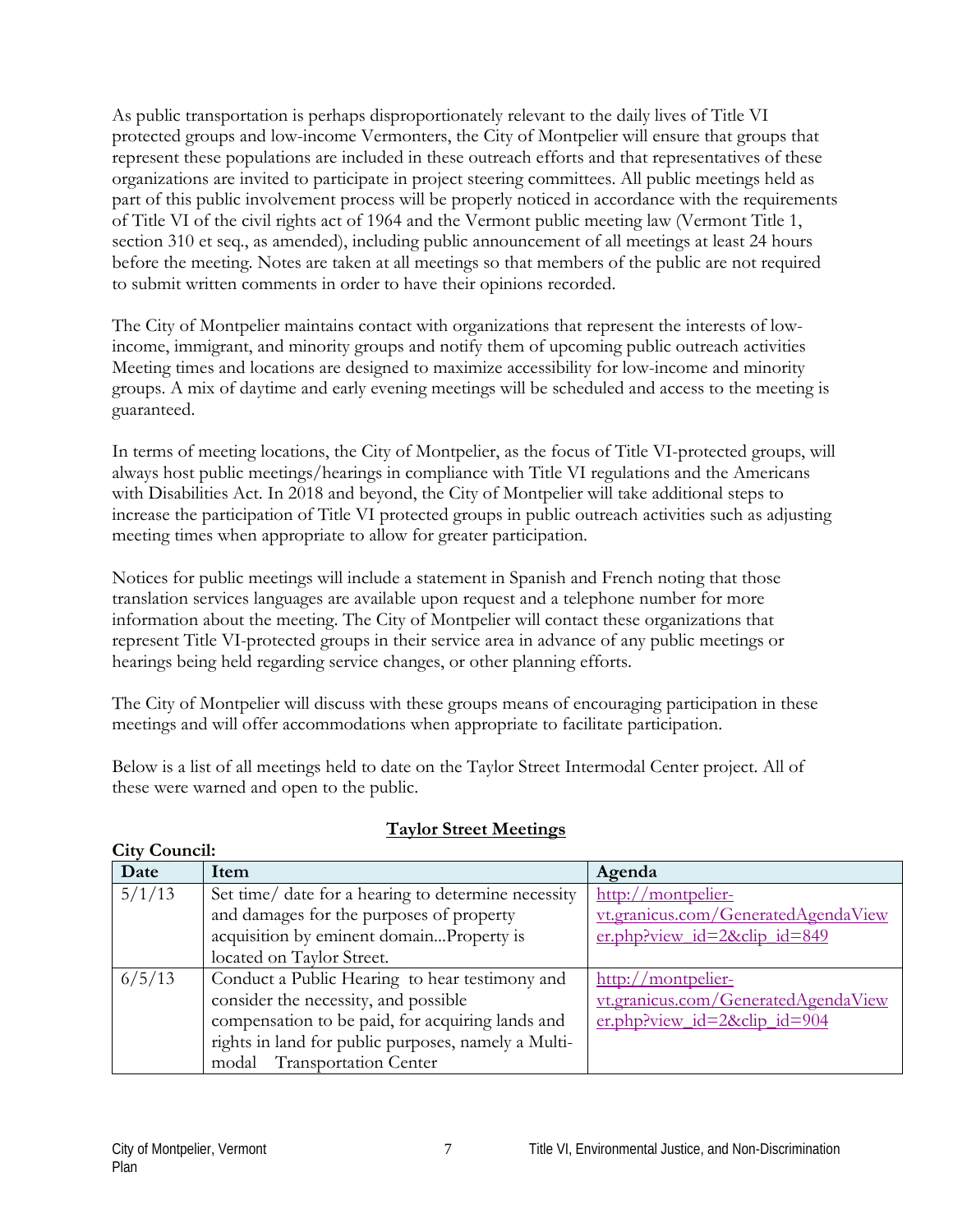| 9/11/13 | Reconvening of the Public Hearing that City         | http://montpelier-                  |
|---------|-----------------------------------------------------|-------------------------------------|
|         | Council held on June 5, 2013, "to hear testimony    | vt.granicus.com/GeneratedAgendaView |
|         | and consider the necessity, and possible            | $er.$ php?view id=2&clip id=979     |
|         | compensation to be paid, for acquiring lands and    |                                     |
|         | rights in land for public purposes, namely a Multi- |                                     |
|         | modal Transportation Center.                        |                                     |
| 3/26/14 | Presentation by the Carr Lot Design Review          | http://montpelier-                  |
|         | Committee on the recommendation of Redstone         | vt.granicus.com/GeneratedAgendaView |
|         | as the development partner for the redevelopment    | er.php?view_id=2&clip_id=1108       |
|         | of 1 Taylor Street.                                 |                                     |
| 4/16/14 | Carr Lot Public Process                             | http://montpelier-                  |
|         |                                                     | vt.granicus.com/GeneratedAgendaView |
|         |                                                     | er.php?view id=2&clip id=1120       |
|         |                                                     |                                     |
| 6/11/14 | Authorize the City Manager to sign a                | http://montpelier-                  |
|         | Memorandum of Understanding with Redstone           | vt.granicus.com/GeneratedAgendaView |
|         | Development for the One Taylor Redevelopment        | $er.$ php?view id=2&clip id=1157    |
|         | Project.                                            |                                     |
| 6/25/14 | One Taylor Street Redevelopment Public Hearing      | http://montpelier-                  |
|         | Regarding Use                                       | vt.granicus.com/GeneratedAgendaView |
|         |                                                     | $er.php?view_id=2\&clip_id=1163$    |
| 7/9/14  | One Taylor Street Redevelopment - Discussion of     | http://montpelier-                  |
|         | Use                                                 | vt.granicus.com/GeneratedAgendaView |
|         |                                                     | er.php?view id=2&clip id=1168       |
| 9/10/14 | Decision on Use of Upper Floor Development at       | http://montpelier-                  |
|         | 1 Taylor Street                                     | vt.granicus.com/GeneratedAgendaView |
|         |                                                     | er.php?view id=2&clip id=1215       |
| 2/11/15 | Consideration of the 1 Taylor Street Construction   | http://montpelier-                  |
|         | Manager At-Risk                                     | vt.granicus.com/GeneratedAgendaView |
|         |                                                     | $er.$ php?view_id=2&clip_id=1312    |
| 2/18/15 | Discussion of the Downtown Transportation           | http://montpelier-                  |
|         | Fund Grant a) The Planning Department is            | vt.granicus.com/GeneratedAgendaView |
|         |                                                     |                                     |
|         | considering an application to the Downtown          | $er.$ php?view id=2&clip id=1314    |
|         | Transportation Fund grant to fund infrastructure    |                                     |
|         | improvement on Taylor Street in conjunction with    |                                     |
|         | the development at 1 Taylor Street b)               |                                     |
|         | Recommendation: Receive an update from the          |                                     |
|         | Planning Director and consider the approval of      |                                     |
|         | the attached resolution required for this           |                                     |
|         | application.                                        |                                     |
| 7/8/15  | City Council will conduct a Special Meeting in      | http://montpelier-                  |
|         | conjunction with the One Taylor Street Design       | vt.granicus.com/GeneratedAgendaView |
|         | Review Committee Meeting.                           | $er.$ php?view id=2&clip id=1379    |
| 7/22/15 | Authorize the City Manager to sign the              | http://montpelier-                  |
|         | Development Agreement with Redstone outlining       | vt.granicus.com/GeneratedAgendaView |
|         | the partnership between the two entities for the    | $er.$ php?view id=2&clip id=1386    |
|         |                                                     |                                     |
|         | development of 1 Taylor Street                      |                                     |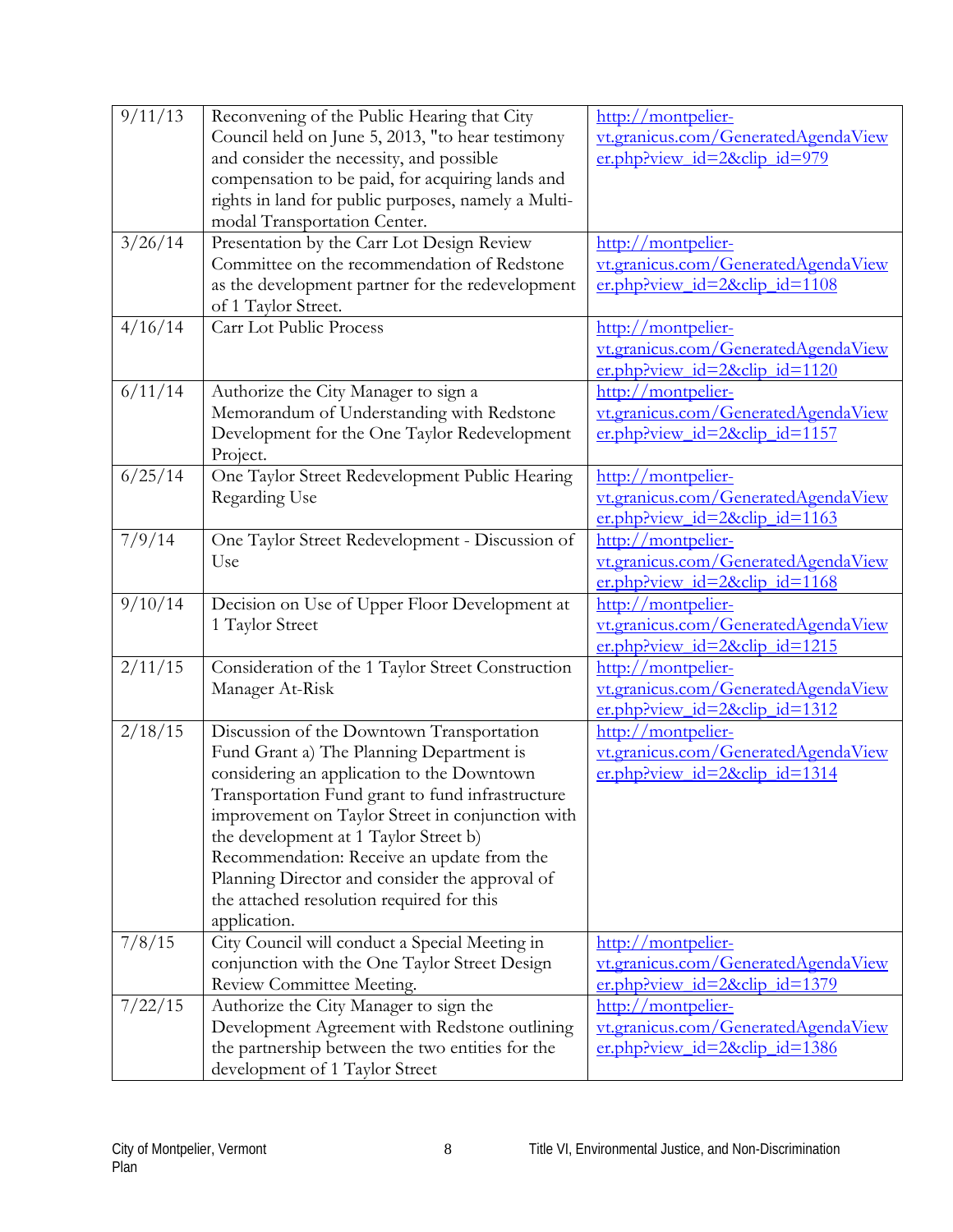| 10/28/15 | Mowatt Necessity Hearing                            | http://montpelier-                  |
|----------|-----------------------------------------------------|-------------------------------------|
|          |                                                     | vt.granicus.com/GeneratedAgendaView |
|          |                                                     | $er.$ php?view id=2&clip id=1437    |
| 11/11/15 | Continuation of Mowatt Necessity Hearing            | http://montpelier-                  |
|          |                                                     | vt.granicus.com/GeneratedAgendaView |
|          |                                                     | er.php?view id=2&clip id=1443       |
| 12/9/15  | Consideration of approving a Resolution to apply    | http://montpelier-                  |
|          | for a Disaster Recovery Grant, pursuant to the      | vt.granicus.com/GeneratedAgendaView |
|          | Council's Goal to "Maintain the Current Timeline    | er.php?view id=2&clip id=1455       |
|          | and Budget for the 1 Taylor Street Redevelopment    |                                     |
|          | Project".                                           |                                     |
| 1/13/16  | Bond Public Hearing                                 | http://montpelier-                  |
|          |                                                     | vt.granicus.com/GeneratedAgendaView |
|          |                                                     | $er.php?view$ id=2&clip id=1468     |
| 2/10/16  | Approve and sign resolution authorizing             | http://montpelier-                  |
|          | Department of Planning and Community                | vt.granicus.com/GeneratedAgendaView |
|          | Development to submit grant application to          | $er.$ php?view id=2&clip id=1483    |
|          | Downtown Transportation Fund, administered by       |                                     |
|          | the Agency of Commerce and Community                |                                     |
|          | Development. This grant, will provide \$100,000 in  |                                     |
|          | funding for the Taylor Street Reconstruction        |                                     |
|          | Project.                                            |                                     |
| 2/24/16  | Possible Discussion of Real Estate acquisitions     | http://montpelier-                  |
|          | related to the 1 Taylor Street Redevelopment        | vt.granicus.com/GeneratedAgendaView |
|          | Project.                                            | er.php?view id=2&clip id=1488       |
| 3/23/16  | Discussion of Real Estate (leases and easements)    | http://montpelier-                  |
|          | related to the 1 Taylor Street Redevelopment        | vt.granicus.com/GeneratedAgendaView |
|          | Project                                             | $er.$ php?view id=2&clip id=1499    |
| 7/13/16  | Taylor Street Update                                | http://montpelier-                  |
|          |                                                     | vt.granicus.com/GeneratedAgendaView |
|          |                                                     | $er.$ php?view_id=2&clip_id=1557    |
| 7/27/16  | Authorize the City Manager to finalize and sign all | http://montpelier-                  |
|          | easements and related documents for the purpose     | vt.granicus.com/GeneratedAgendaView |
|          | of constructing a bike path as part of the One      | er.php?view id=2&clip id=1573       |
|          | Taylor Street project and approve expense of        |                                     |
|          | \$126,750 for this purpose.                         |                                     |
| 8/10/16  | Discussion of Real Estate Related to the 1 Taylor   | http://montpelier-                  |
|          | Redevelopment Project                               | vt.granicus.com/GeneratedAgendaView |
|          |                                                     | er.php?view id=2&clip id=1581       |
| 9/21/16  | Update on 1 Taylor Redevelopment Easements          | http://montpelier-                  |
|          |                                                     | vt.granicus.com/GeneratedAgendaView |
|          |                                                     | er.php?view_id=2&clip_id=1599       |
| 10/26/16 | Authorize City Manager to sign a Grant              | http://montpelier-                  |
|          | Agreement Resolution to accept \$850,000 in         | vt.granicus.com/GeneratedAgendaView |
|          | CDBG-Disaster Recovery Funds for the                | $er.$ php?view id=2&clip id=1609    |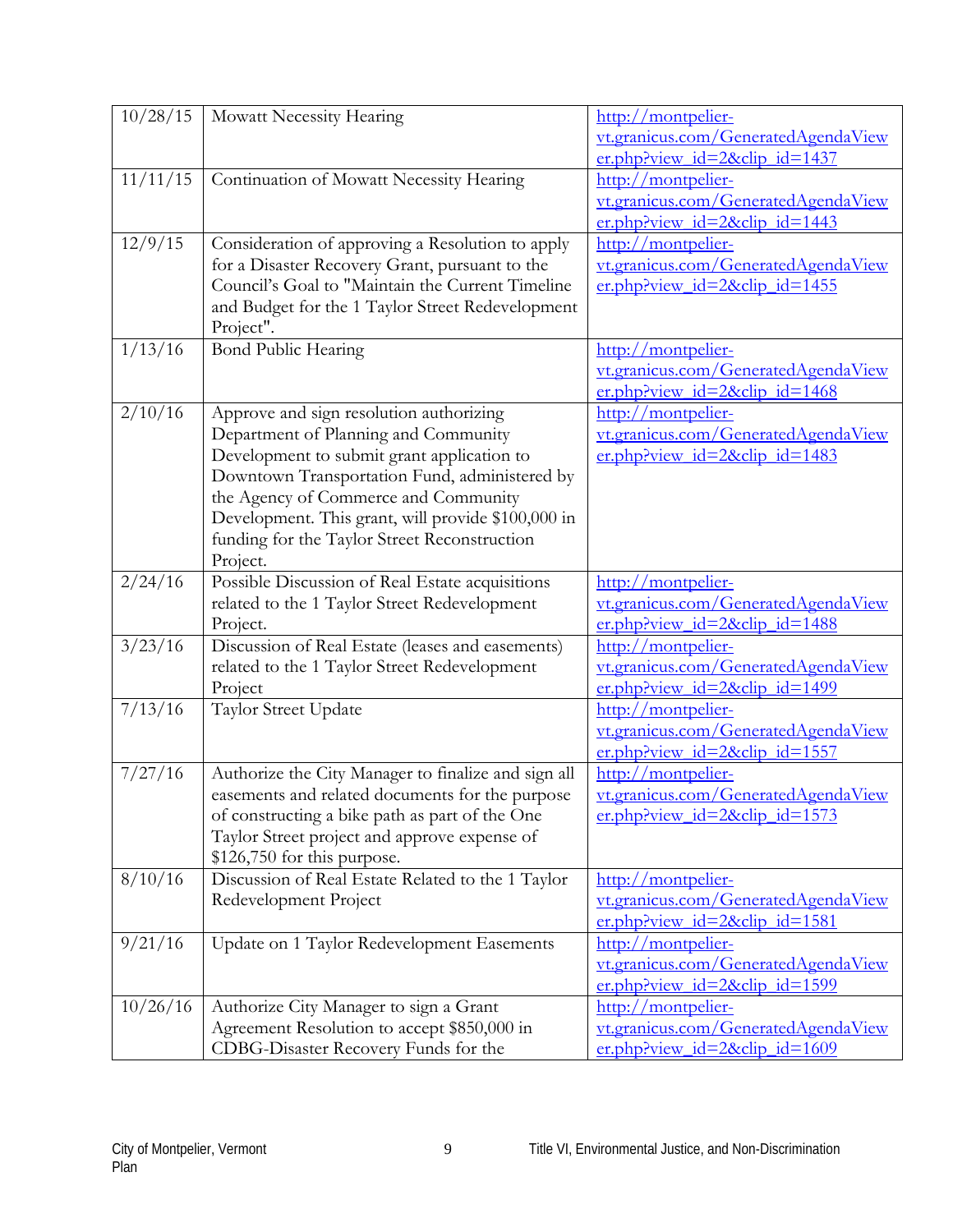|          | Reconstruction of the One Taylor Street River<br>Wall   |                                     |
|----------|---------------------------------------------------------|-------------------------------------|
| 1/18/17  | One Taylor Street Review/Update                         | http://montpelier-                  |
|          |                                                         | vt.granicus.com/GeneratedAgendaView |
|          |                                                         | $er.php$ ?view_id=2&clip_id=1662    |
| 2/22/17  | Accept Bond Resolution and Certificate for              | http://montpelier-                  |
|          | \$710,000 Bond Issue Closing in March, 2017             | vt.granicus.com/GeneratedAgendaView |
|          | (Taylor Street, Shared Use Path and Retaining<br>Walls) | er.php?view id=2&clip id=1678       |
| 3/22/17  | One Taylor Update                                       | http://montpelier-                  |
|          |                                                         | vt.granicus.com/GeneratedAgendaView |
|          |                                                         | er.php?view id=2&clip id=1693       |
| 4/26/17  | Update on One Taylor Street and Bike Path               | http://montpelier-                  |
|          | Projects                                                | vt.granicus.com/GeneratedAgendaView |
|          |                                                         | $er.$ php?view id=2&clip id=1700    |
| 5/10/17  | Executive Session: Discussion with DEW/One              | http://montpelier-                  |
|          | Taylor Update                                           | vt.granicus.com/GeneratedAgendaView |
|          |                                                         | er.php?view id=2&clip id=1706       |
| 6/28/17  | Public Hearing - Close out Community                    | http://montpelier-                  |
|          | Development Block Grant Disaster Recovery for           | vt.granicus.com/GeneratedAgendaView |
|          | the One Taylor St. River Wall Reconstruction            | er.php?view id=2&clip id=1734       |
|          | Project                                                 |                                     |
| 7/26/17  | One Taylor Street Real Estate Option Agreement          | http://montpelier-                  |
|          | With Downstreet Housing & Community                     | vt.granicus.com/GeneratedAgendaView |
|          | Development                                             | er.php?view_id=2&clip_id=1747       |
| 12/13/17 | Taylor Street Project update                            | http://montpelier-                  |
|          |                                                         | vt.granicus.com/GeneratedAgendaView |
|          |                                                         | $er.php$ ?view id=2&clip id=1799    |
| 6/25/18  | Resolution to allow City Manager to continue to         | http://montpelier-                  |
|          | negotiate agreements on 1 Taylor Street Project.        | vt.granicus.com/MetaViewer.php?meta |
|          |                                                         | $id = 75065$                        |

### **Public Works:**

| 12/6/16   Reconstructing Taylor Street | http://montpelier-                         |
|----------------------------------------|--------------------------------------------|
|                                        | <u>vt.granicus.com/GeneratedAgendaView</u> |
|                                        | er.php?view id=2&clip id=1640              |

### **Design Review Committee:**

| $4/17/17$   1 Taylor St (CB-I/DCD/FP) Owner: City of | http://montpelier-                  |
|------------------------------------------------------|-------------------------------------|
| Montpelier Applicant: gbA Architecture &             | vt.granicus.com/GeneratedAgendaView |
| Planning – Gregg Gossens Approval to construct       | $er.$ php?view_id=2&clip_id=1697    |
| a multi-model transit center, 45 residential         |                                     |
| dwelling units and associated parking, and           |                                     |
| recreation path/public spaces.                       |                                     |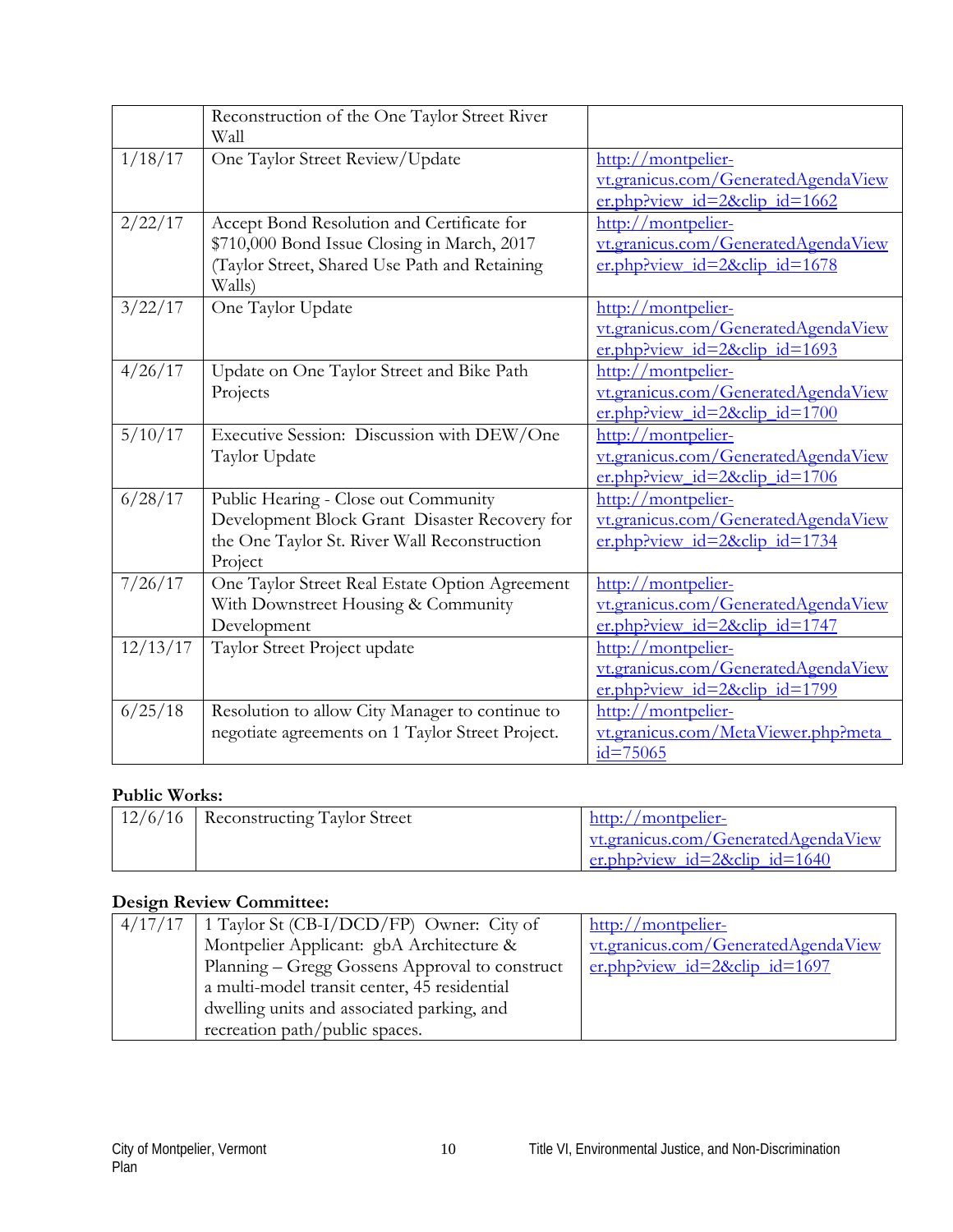| 5/1/17  | 1 Taylor St (CB-I/DCD/FP)-                        | http://montpelier-                  |
|---------|---------------------------------------------------|-------------------------------------|
|         | continued Owner: City of Montpelier               | vt.granicus.com/GeneratedAgendaView |
|         | Applicant: gbA Architecture & Planning - Gregg    | er.php?view id=2&clip id=1702       |
|         | Gossens Approval to construct a multi-modal       |                                     |
|         | transit center, 45 residential dwelling units and |                                     |
|         | associated parking.                               |                                     |
| 8/21/17 | 1 Taylor St (CB-I/DCD/FP) Owner: City of          | http://montpelier-                  |
|         | Montpelier Applicant: gbA Architecture &          | vt.granicus.com/GeneratedAgendaView |
|         | Planning - Gregg Gossens, representing            | er.php?view_id=2&clip_id=1753       |
|         | Downstreet Design Review to reduce the scale of   |                                     |
|         | previously approved building. Number of           |                                     |
|         | dwelling units reduced from 45 to 30.             |                                     |

#### **Development Review Board:**

| 5/1/17 | 1 Taylor Street (CB-I/DCD/FP) Owner: City of        | http://montpelier-                    |
|--------|-----------------------------------------------------|---------------------------------------|
|        | Montpelier Applicant: gbA Architecture &            | vt.granicus.com/GeneratedAgendaView   |
|        |                                                     |                                       |
|        | Planning - Gregg Gossens Sketch Plan Review         | er.php?view id=2&clip id=1703         |
|        | approval to construct a multi-modal transit center, |                                       |
|        | associated parking, and a private multi-family      |                                       |
|        | dwelling consisting of 45 units.                    |                                       |
| 6/5/17 | 1 Taylor St (CB-I/DCD/FP) Owner: City of            | http://montpelier-                    |
|        | Montpelier Applicant: gbA Architecture &            | vt.granicus.com/GeneratedAgendaView   |
|        | Planning - Gregg Gossens Site Plan, Conditional     | er.php?view id= $2\&$ clip id= $1724$ |
|        | Use, Design, and Preliminary and Final Review to    |                                       |
|        | construct a multi-modal transit center, associated  |                                       |
|        | parking, and privately owned multi-family dwelling  |                                       |
|        | consisting of 45 units of housing.                  |                                       |
| 9/5/17 | 1 Taylor St. (CB-I/DCD/FP) Owner: City of           | http://montpelier-                    |
|        | Montpelier Applicant: gbA Architecture &            | vt.granicus.com/GeneratedAgendaView   |
|        | Planning - Gregg Gossens, representing              | er.php?view id= $2\&$ clip id= $1765$ |
|        | Downstreet. Amend previously approved project       |                                       |
|        | to reduce the number of dwelling units from 45 to   |                                       |
|        | 30 and modifications to the building.               |                                       |

## **V. Access to Services by Persons with Limited English Proficiency (LEP Plan)**

#### **A. Introduction**

On Aug. 11, 2000, President Clinton signed Executive Order 13166: Improving Access to Service for Persons with Limited English Proficiency, to clarify Title VI of the Civil Rights Act of 1964. The executive order was issued to ensure accessibility to programs and services to otherwise eligible individuals not proficient in the English language. The executive order stated that individuals with a limited ability to read, write, speak and understand English are entitled to language assistance under Title VI of the Civil Rights Act of 1964 with respect to a particular type of service,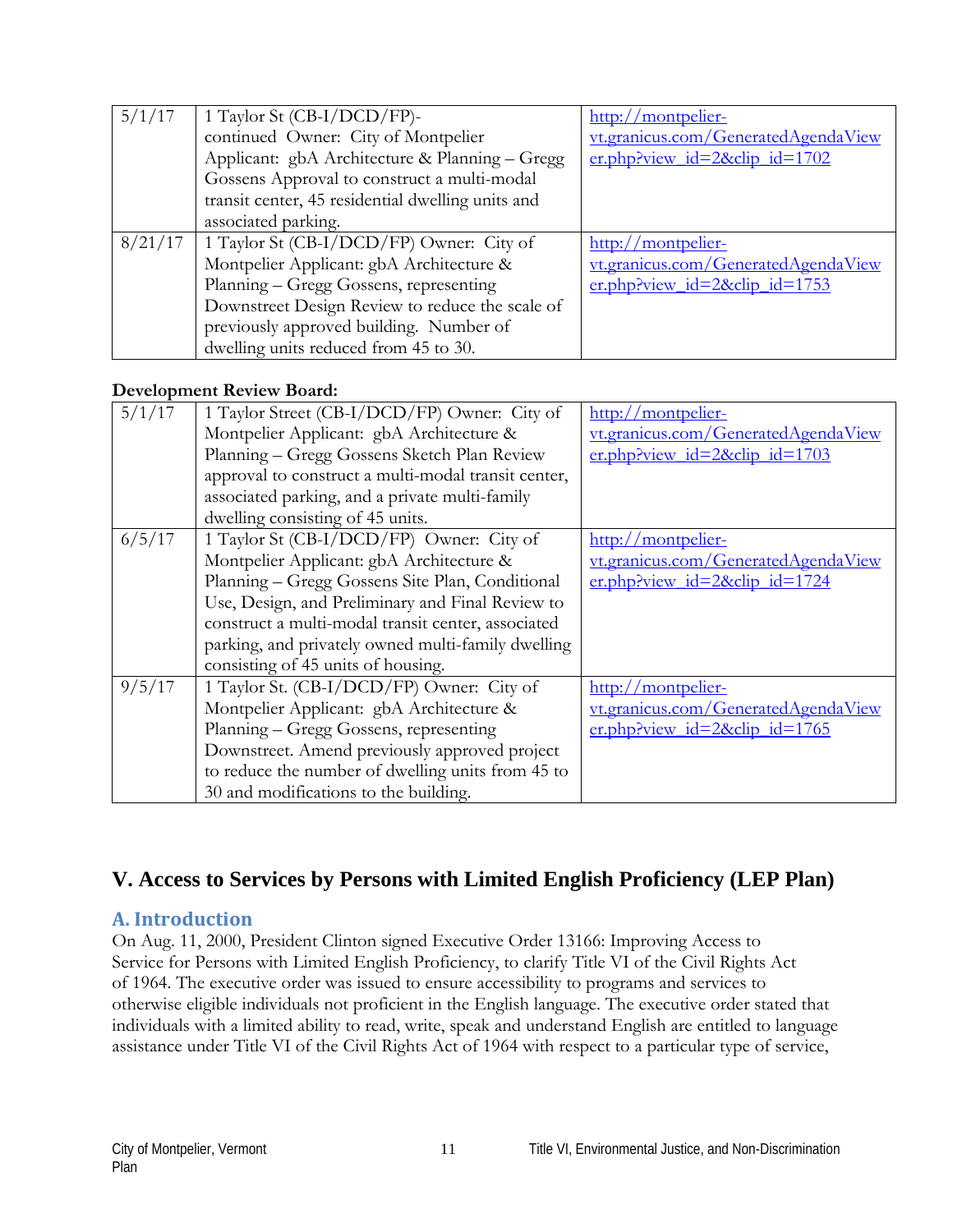benefit, or encounter. These individuals are referred to as being limited in their ability to speak, read, write, or understand English, hence the designation, "LEP," or Limited English Proficient.

### **B. Elements of an Effective LEP Policy**

This LEP program has four main components to aid in identifying LEP persons so that they are provided meaningful access to Montpelier's services and activities that may affect their quality of life.

For the purposes of this plan, only those individuals who were identified in the 2010-2014 American Community Survey (ACS) 5-year data as having their ability to speak English as "less than very well" are being considered as LEP. The four components are as follows:

**1. Identifying LEP persons who need language assistance**. According to the 2014 ACS, 119 residents of the City of Montpelier and 395 residents of Washington County overall ages 5 or older spoke English less than "very well." The two languages spoken most frequently among these LEP persons were French and Serbo-Croatian. Considering these populations as a whole, this total number represents just 1.6% of the population ages 5 or older in Montpelier and 0.7% of the population of Washington County. Efforts to identify LEP persons besides the use of Census data are described below.

**2. Identifying ways in which language assistance will be provided**. The City of Montpelier provides oral and written translation; written interpretation and translation; and sign language, as requested, or as a result of an LEP analysis on any given project or projected program. The City of Montpelier monitors its contact or the possibility of contact with LEP individuals on an ongoing basis; and the frequency of contact and the services where LEP individuals are likely to access a program, service, or activity, on an annual basis, or as needed.

3. **Training staff and others.** All City of Montpelier staff involved in public outreach and public involvement receive training on identifying LEP populations and providing LEP translation and interpretation.

4. **Providing notice to LEP persons.** After LEP populations have been identified, strategies are developed to provide notice of a program, service, or activity, using appropriate media, including brochures (also in languages other than English). Community groups serving LEP populations are contacted, as well as schools, church groups, chambers of commerce, and other relevant entities.

#### **C. Four Factor Analysis**

The DOT guidance outlines four factors recipients should apply to the various kinds of contacts they have with the public to assess language needs and decide what reasonable steps they should take to ensure meaningful access for LEP persons:

1. The number and proportion of LEP persons eligible to be served or likely to be encountered by a program, activity, or service of the recipient or grantee.

2. The frequency with which LEP individuals come in contact with the program.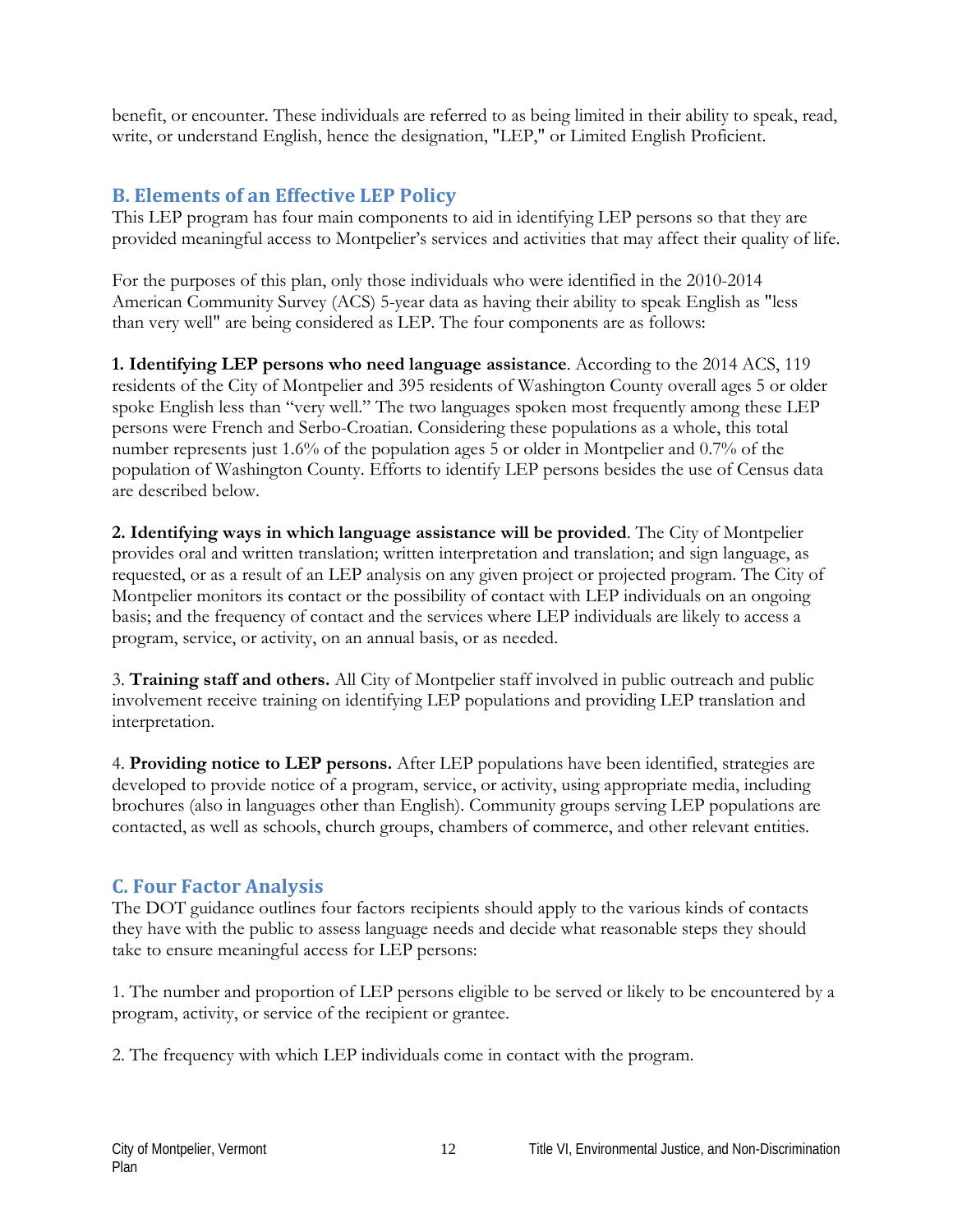3. The nature and importance of the program, activity, or service provided by the recipient to the LEP community.

4. The resources available to Montpelier and overall cost.

#### *Factor 1 - Prevalence of LEP Persons*

The City of Montpelier has a very low percentage of people who speak English less than "very well." In the 2010-2014 American Community Survey, for the city as a whole the figure was 1.6%. For Washington County as a whole, that figure is 0.7%. The table below breaks down these figures by the language spoken by the LEP persons.

|                                                                     | Montpelier |         |        | Washington County |
|---------------------------------------------------------------------|------------|---------|--------|-------------------|
| Speak only English                                                  | 6,867      | 94.3%   | 54,228 | 96.7%             |
| Spanish or Spanish Creole:                                          | 52         | 0.7%    | 306    | 0.5%              |
| Spanish or Spanish Creole: - Speak English less than "very well"    | 5          | 0.1%    | 30     | 0.1%              |
| French (incl. Patois, Cajun):                                       | 104        | 1.4%    | 844    | 1.5%              |
| French (incl. Patois, Cajun): - Speak English less than "very well" | 14         | 0.2%    | 138    | 0.2%              |
| German:                                                             | 23         | 0.3%    | 156    | 0.3%              |
| German: - Speak English less than "very well"                       | 5          | 0.1%    | 52     | 0.1%              |
| Serbo-Croatian:                                                     | 117        | 1.6%    | 151    | 0.3%              |
| Serbo-Croatian: - Speak English less than "very well"               | 63         | 0.9%    | 83     | 0.1%              |
| Other Indic languages:                                              | 26         | 0.4%    | 30     | 0.1%              |
| Other Indic languages: - Speak English less than "very well"        | 10         | 0.1%    | 10     | 0.0%              |
| Vietnamese:                                                         | 24         | 0.3%    | 62     | 0.1%              |
| Vietnamese: - Speak English less than "very well"                   | 7          | 0.1%    | 24     | $0.0\%$           |
| Other Asian languages:                                              | 19         | 0.3%    | 211    | 0.4%              |
| Other Asian languages: - Speak English less than "very well"        | -          | $0.0\%$ | 33     | 0.1%              |
| Other                                                               | 50         | 0.7%    | 103    | 0.2%              |
| Other - Speak English less than "very well"                         | 15         | 0.2%    | 25     | $0.0\%$           |
| Total                                                               | 7,282      | 100.0%  | 56,091 | 100.0%            |
| Total - Speak English less than "very well"                         | 119        | 1.6%    | 395    | 0.7%              |

Both the city and county figures, taking all languages together as a whole, do not exceed the safe harbor thresholds of 1,000 individuals or 5% of the population that would trigger the requirement for written translations of vital documents.

#### *Factor 2 - Frequency with which LEP individuals come in contact with the program*

LEP individuals, in general, will depend more on public transportation than those who are English proficient. Many of the social service agencies that serve immigrants and refugees will help LEP individuals in their navigation of transit center when built. The City of Montpelier will coordinate with those agencies that are in contact with LEP individuals as well transportation providers, The State of Vermont, and social service agencies prior to, during, and after construction to ensure appropriate access to services. Signage at the intermodal station will be a joint responsibility of the City and the transportation providers there (including Green Mountain Transit and Greyhound).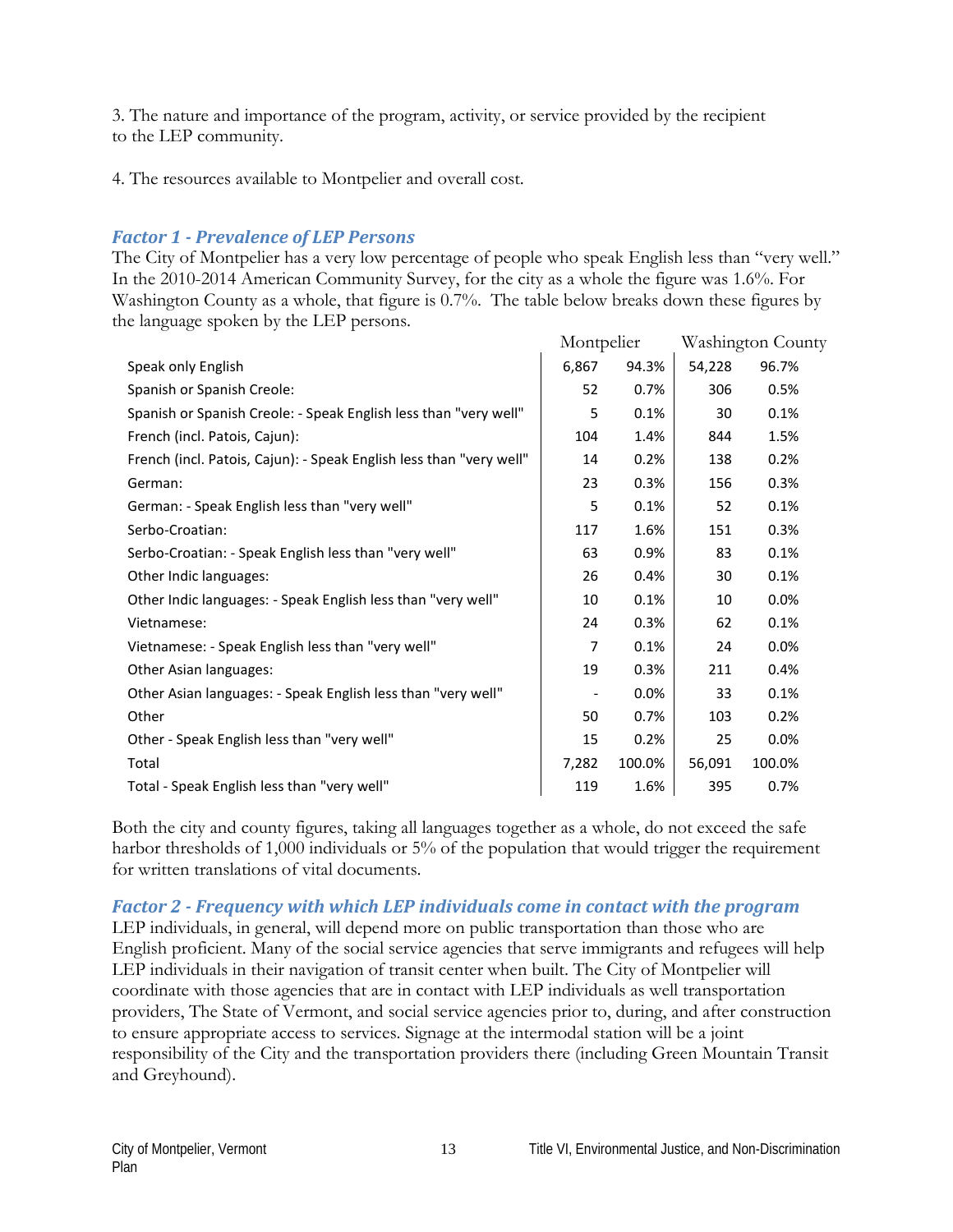#### *Factor 3 - Importance to LEP Persons of Program, Activities and Services*

The importance of providing transportation services to the LEP population is lower than providing some other services to this population, such as emergency medical services or legal services to a person who has been arrested. Nevertheless, providing public transportation access to LEP persons is critical. An LEP person's inability to effectively utilize public transportation may adversely affect his or her ability to obtain health care, education, or access to employment.

#### *Factor 4 - Resources Available and Cost*

Due to the very low incidence of LEP persons in Central Vermont, the cost to accommodate such individuals is not anticipated to be burdensome. The City of Montpelier will evaluate the need to provide additional resources after construction of the Transit and Welcome Center is complete and operational.

### **VI. Non-elected Planning Boards**

The City of Montpelier does not have any transit-related, non-elected planning boards, advisory councils or committees. The City's Planning Commission has seven members appointed by the City Council for overlapping two-year terms. The Planning Commission on occasion considers transitrelated issues. All seven members of the Planning Commission are Caucasian. There are currently four women and three men on the commission.

| Board | <b>Racial Composition</b>                             |
|-------|-------------------------------------------------------|
|       | Planning Commission   All seven members are Caucasian |

When new members are needed for the commission, the City Council will actively seek members who represent the minority community in Montpelier. Given that minorities represent less than 5% of the population, the current composition of the commission is not unrepresentative.

### **VII. Oversight of Subrecipients**

The City of Montpelier has no subrecipients of FTA funds.

## **VIII. Transit Facility**

For over 20 years, the City of Montpelier has been pursuing the construction of an intermodal passenger facility in the downtown area. Passenger facilities are not subject to Title VI equity analysis in the same way as vehicle storage, maintenance, or operations facilities. The intermodal transit station has undergone extensive environmental analysis. Some excerpts from the analysis are included below for reference.

The proposed project is consistent with the varied planning documents that outline the goals for future development of the region. These documents include the *Central Vermont Regional Plan*, the *City of Montpelier Master Plan* (2010), and the *Capital District Master Plan* (2000).

Montpelier, as the capital city, has a large elderly, disabled, and low-income population. The transit facility will facilitate access to and between different modes of public transportation and assist area